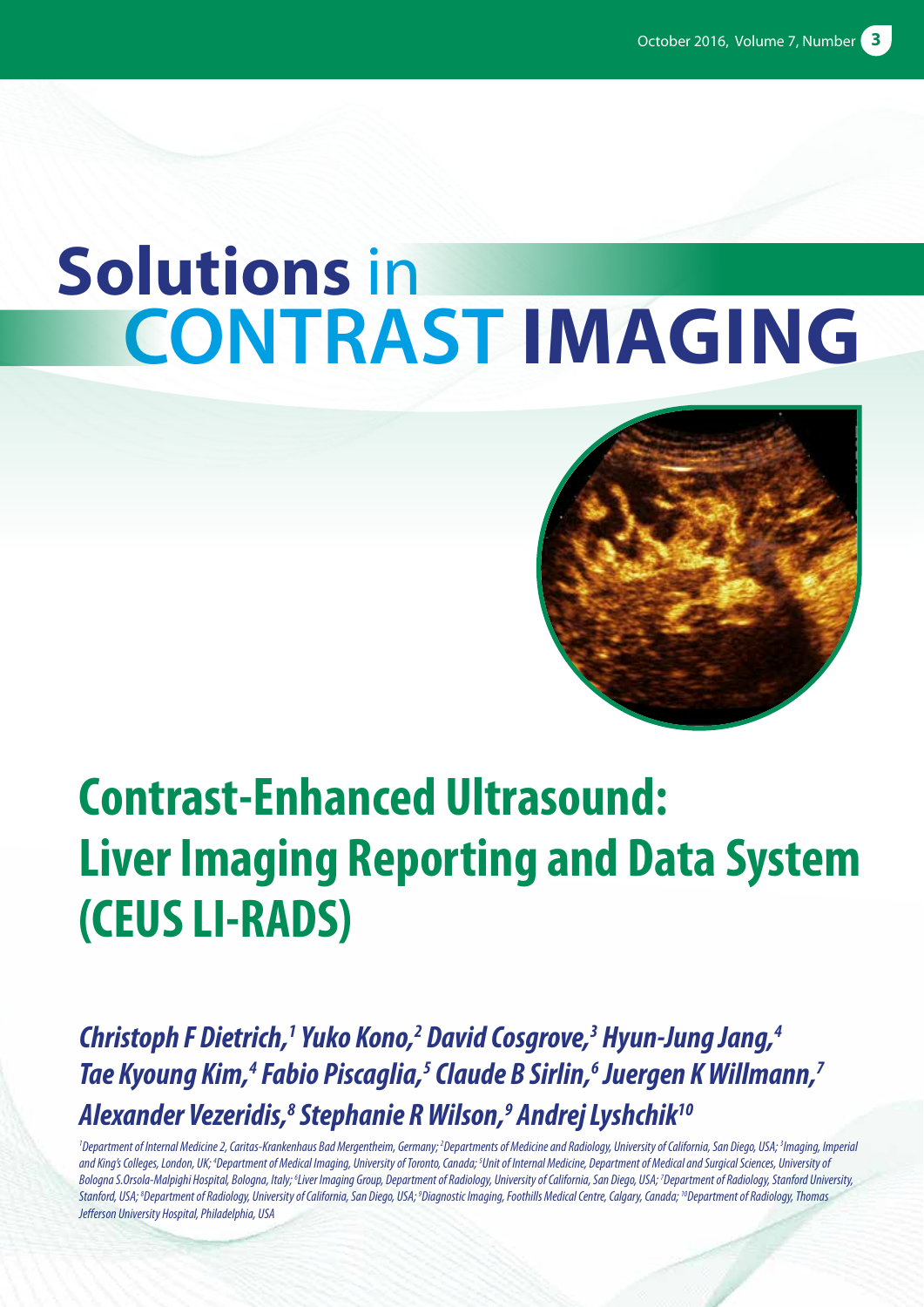#### **INTRODUCTION**

The American College of Radiology (ACR) endorsed the Liver Imaging Reporting and Data System (LI-RADS) for standardized reporting and data collection of computed tomography (CT) and magnetic resonance (MR) imaging for hepatocellular carcinoma (HCC) in high-risk patients [http://www.acr.org/quality-safety/resources/LIRADS]. The highrisk patient is defined according to the published guidelines. The LI-RADS imaging criteria are used to classify CT or MRI detected 'observations' from 'definitely benign' (LR-1) to 'definitely HCC' (LR-5) based on imaging criteria.1-7 The term 'observation' refers to an area that is distinctive from the background liver and may represent a true lesion such as an HCC nodule or a pseudolesion such as a perfusion alteration due to arteriovenous shunting.<sup>8</sup> Observations categorized as LR-5 can be managed as HCC without histological confirmation. Category LR-5V is used for definite tumor located within a vein, even if a parenchymal component is not identified at imaging. Category LR-M is used for observations that are definitely or probably malignant, but with imaging features not specific for HCC; the differential diagnosis for such lesions includes atypical HCC and non-HCC malignancies such as intrahepatic cholangiocarcinoma (ICC) or metastases.

Coincident with the recent approval in the United States of a microbubble contrast agent for liver imaging (Lumason®, known as SonoVue® in Europe and elsewhere), LI-RADS is being expanded to include contrast-enhanced ultrasound (CEUS). CEUS is a powerful imaging method that can be used to characterize nodules detected on grayscale surveillance US, or nodules discovered by other methods, including those indeterminate on CT or MR scans.

CEUS LI-RADS is being developed by an international working group of radiologists and hepatologists with expertise in CEUS. The CEUS LI-RADS Working Group was convened in April 2014 by the ACR and has received input from the LI-RADS Steering Committee to facilitate consistency between LI-RADS by CEUS and by CT/MR. CEUS LI-RADS includes the following features:

- a categorization algorithm with well-defined CEUS criteria to reduce imaging interpretation variability and errors, improve communication with referring clinicians and facilitate quality assurance and research [http://www.acr.org/ quality-safety/resources/LIRADS]
- an atlas of examples illustrating proper imaging technique, imaging feature characterization, lesion categorization, pitfalls, and differential diagnosis, and
- a lexicon of recommended terminology for use in clinical care and research.

The initial version of CEUS LI-RADS (v2016) was completed by the Working Group and approved by the LI-RADS Steering Committee in July 2016. Sonographically distinct solid nodules ≥ 10 mm in diameter may be diagnosed as definite HCC (CEUS LR-5) if they show both of the following: $9-12$ 

1) arterial phase hyperenhancement (APHE)

2) mild and late  $(≥ 60s)$  washout.

The categorization algorithm of CEUS LI-RADS v2016 is shown in Figure 1.

# **TERMINOLOGY**

The acronym CEUS was accepted as the official term describing contrast-enhanced ultrasound (ultrasonography) techniques in general.13,14 A separate term is dynamic contrast-enhanced ultrasound (DCE-US) which describes time intensity curve (TIC) analyses used for quantification of tumor perfusion, for example for assessment of treatment response.15,16 CEUS guidelines were first introduced by the European Federation of Societies for Ultrasound in Medicine and Biology (EFSUMB) in 2004, centred on liver applications.17 The CEUS liver guidelines were then updated in 2008.18 The current version was a joint venture between WFUMB (World Federation of Ultrasound in Medicine and Biology) and EFSUMB. The guidelines were published simultaneously in Ultraschall in der Medizin/European Journal of Ultrasound (EJU)<sup>13</sup> and Ultrasound in Medicine and Biology (UMB).<sup>14</sup> The CEUS LI-RADS Working Group has adopted the terminology of these existing guidelines and adapted the terminology of CT and MR LI-RADS to CEUS.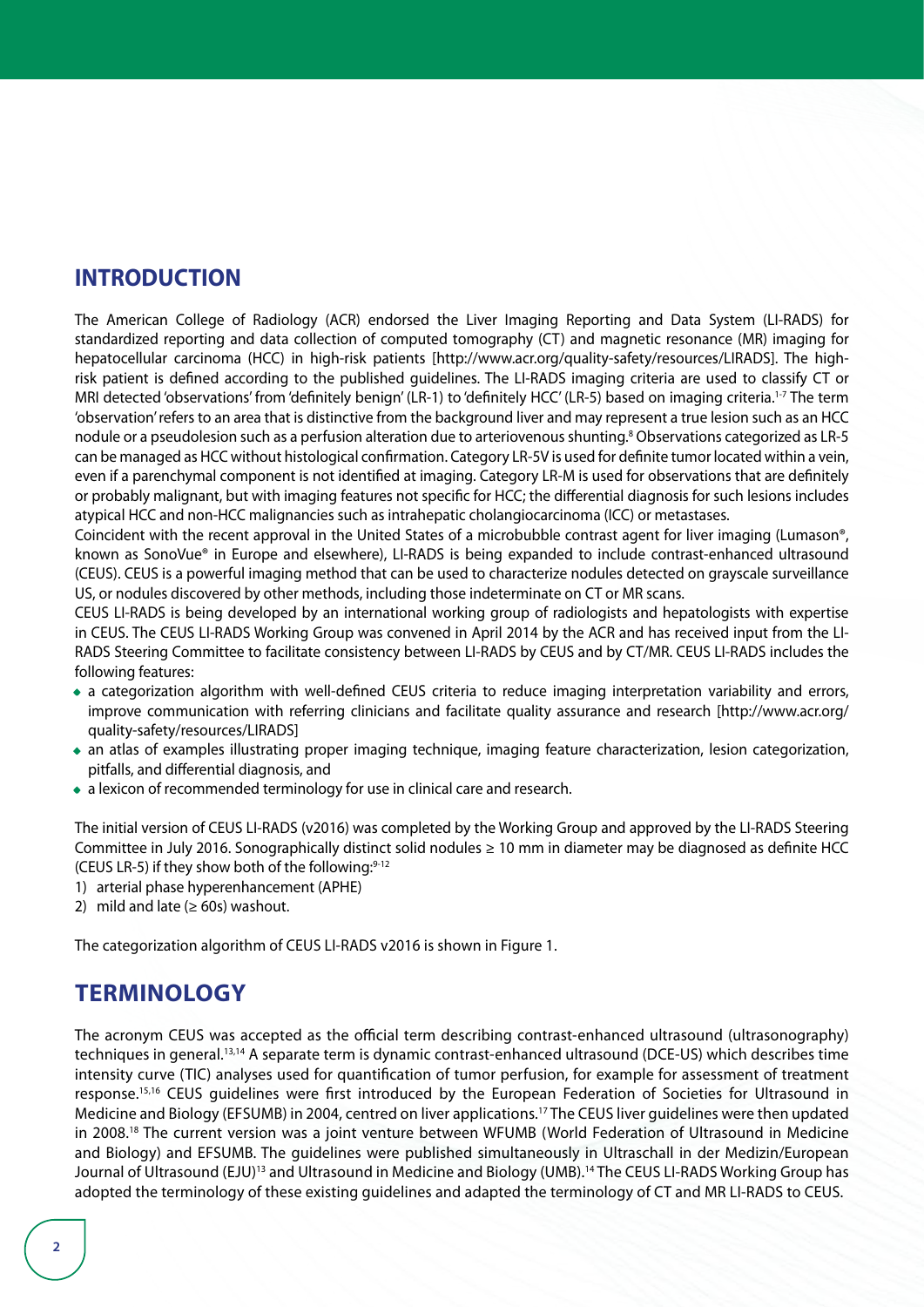

#### **Figure 1.** LI-RADS algorithm for characterization of focal liver lesions (FLL) in the at-risk patient.

# **HEPATOCELLULAR CARCINOMA IN THE CIRRHOTIC LIVER**

The development of HCC is thought to occur through a multistep pathway in about 90% of cases through the following sequence:

- 1) regenerative nodule  $(> 4$  mm)
- 2) large regenerative nodule with low- or high-grade dysplasia
- 3) dysplastic nodule with a focus of HCC
- 4) early HCC
- 5) progressed HCC (the latter two with progressive worsening of tumor cell differentiation).13,14

This process of hepatocarcinogenesis is characterized by a progressive increase in arterial flow from newly formed tumor arteries (neoangiogenesis) and a concurrent disappearance of normal intranodular vessels. These newly formed tumor arteries are called 'unpaired' or 'nontriadal' arteries since they are not located in the embryologically derived portal triads and so are unaccompanied by portal veins and bile ducts, and they tend to have a chaotic architecture. Thus, early HCCs typically have greater arterial blood supply than the surrounding parenchyma and less portal venous blood flow. These multistep changes in arterial and portal venous flow are key elements for the characterization of hepatocellular nodules in cirrhosis during the vascular phases of all contrast agents.13,14,19,20 In parallel with these changes in blood flow, the development of HCC is also characterized by nodule growth. The likelihood of a nodule identified on imaging being an HCC increases with nodule size, from 66% in nodules 10 – 20 mm in diameter,  $2^{1,22}$  about 80% in nodules of 20 - 30 mm in diameter,<sup>23</sup> to above 92% for nodules larger than 30 mm in diameter.

The guideline algorithms for the diagnosis of HCC depend on the contrast behavior and size of the lesion. CEUS LR-5 is a lesion ≥ 10mm in size with CEUS behavior that is typical of HCC, namely arterial phase hyperenhancement and mild and late washout.

# **INTRODUCTION TO LI-RADS CATEGORIZATION**

Characterization of an observation begins as soon as it is detected. On US, benign liver cysts and focal calcifications may be confidently identified and characterized without requiring contrast injection. An HCC may appear on the grayscale examination as a nodule of increased or reduced echogenicity, but may also be occult to grayscale ultrasound or difficult to delineate if it is isoechoic.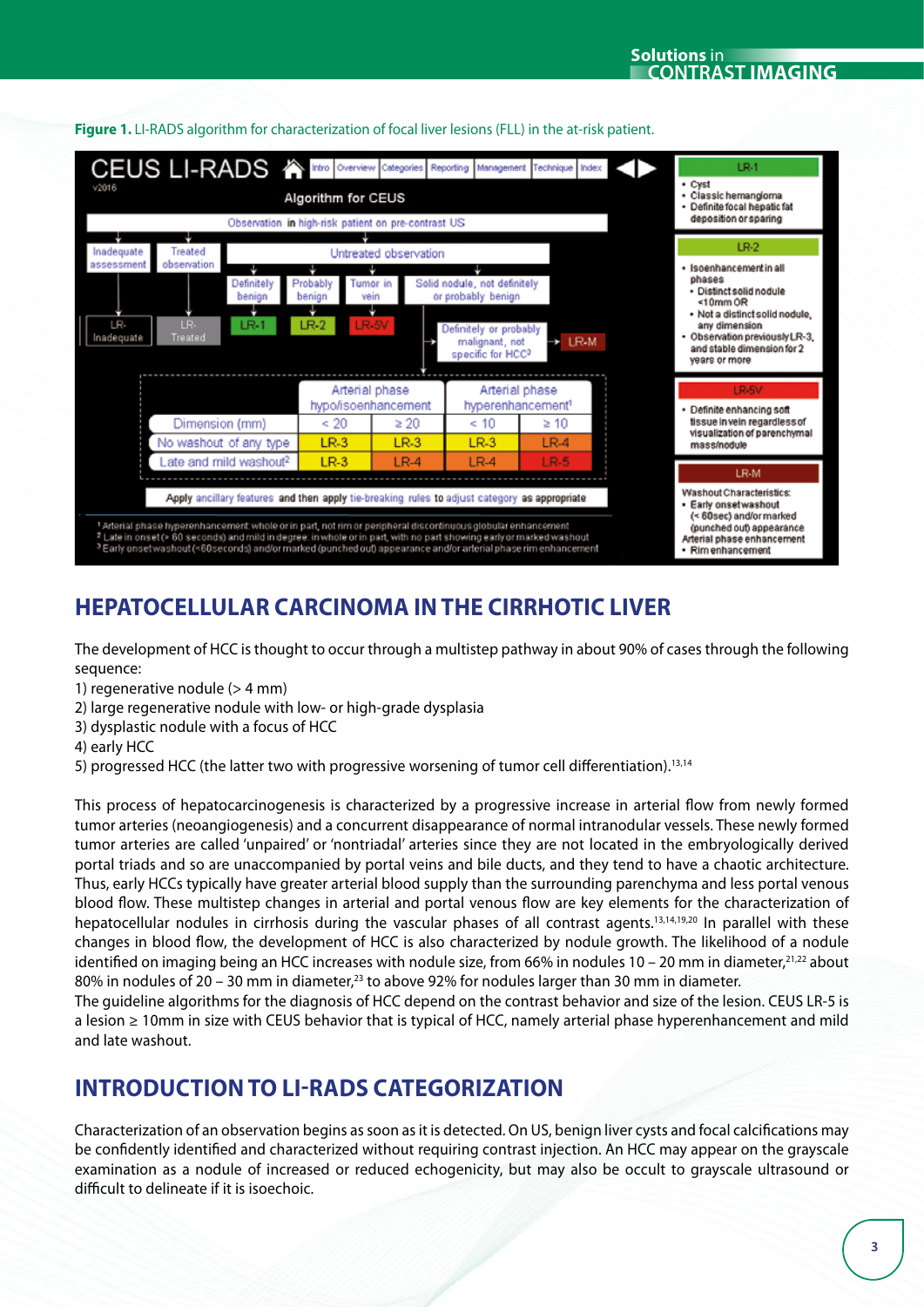Real-time assessment of the arterial phase on CEUS allows detailed analysis of the vascular patterns characteristic of benign and malignant tumors. Portal venous and late phase evaluation of a focal nodule in comparison to the surrounding liver parenchyma will improve differentiation of benign from malignant masses, on the basis of sustained enhancement or washout respectively.<sup>24,25</sup>

# **SPECIFIC INDICATIONS FOR CEUS**

According to the LI-RADS recommendations, CEUS is used in the liver for several reasons to:

- characterize observations (generally ≥ 10mm and visible as distinct nodules at pre-contrast grayscale US) in patients at risk for HCC and establish a diagnosis of HCC
- characterize observations categorized LR-3, LR-4, or LR-M on either CECT or CEMR
- characterize biopsied nodules with inconclusive histology
- contribute to the selection of observation(s) for biopsy when they are multiple or have different contrast patterns
- monitor changes in enhancement pattern over time when a nodule under surveillance is not conclusive for HCC
- differentiate bland thrombus from tumor in vein ("tumor thrombus").

Outside of categorization of observations by CEUS LI-RADS, CEUS is also used for the localization of liver tumors for treatment planning (including transabdominal and intraoperative approaches), 26-30 monitoring local ablative treatment, imaging hepatic vessels (especially in liver transplants), dynamic contrast-enhanced ultrasound (DCE-US) quantification for monitoring antiangiogenic and other types of treatment as well as for other purposes including hepatic transit time measurements and evaluation of the transplant liver.<sup>13,31</sup>

# **DIAGNOSTIC CRITERIA FOR LI-RADS CHARACTERIZATION**

**Size.** The largest dimension of the liver nodule detected on B-mode ultrasound.

*Arterial phase enhancement.* The arterial phase enhancement of a liver nodule assessed by comparing the intensity of the signal from a liver nodule with the signal intensity from adjacent liver at the same depth during the peak of arterial phase enhancement (20-40 s after contrast injection).

The type of arterial phase enhancement should be characterized using one of four possible descriptors:

- *hyperenhancement:* higher contrast agent signal intensity in the liver nodule or observation as compared with the intensity in the adjacent liver
- *isoenhancement:* equivalent contrast agent signal intensity in the liver nodule as compared with the adjacent liver
- *hypoenhancement:* less contrast agent signal intensity in the liver nodule as compared with the adjacent liver
- *no-enhancement:* lack of contrast agent signal in the liver nodule.

*Washout.* Visually assessed reduction in contrast agent signal intensity in a nodule relative to the adjacent liver over time, following initial enhancement, resulting in hypoenhancement. The timing and degree of washout should be characterized.

*Timing of washout onset:* timing of the first observation of unequivocal washout, reported in seconds after contrast bolus injection.

*Washout degree:* 

- *mild washout* used when a liver nodule becomes hypoechoic relative to the liver but continues to show some contrast enhancement
- *marked washout* used when a focal liver nodule appears virtually devoid of contrast agent signal ("punched out") at a time when the surrounding parenchyma is overtly enhanced. It will look black on CEUS imaging.

# **LI-RADS CATEGORIZATION**

The key feature of CEUS in the diagnosis of HCC in liver cirrhosis is the detection of hyperenhancement of the nodule in comparison to the surrounding parenchyma in the arterial phase (whole or in part, not globular or rim-like), followed by washout in the late phase (late in onset ≥ 60 s and mild in degree), when the nodule becomes hypoenhanced in comparison to the surrounding parenchyma.9,12,23 This pattern is categorized as LR-5 and is considered diagnostic for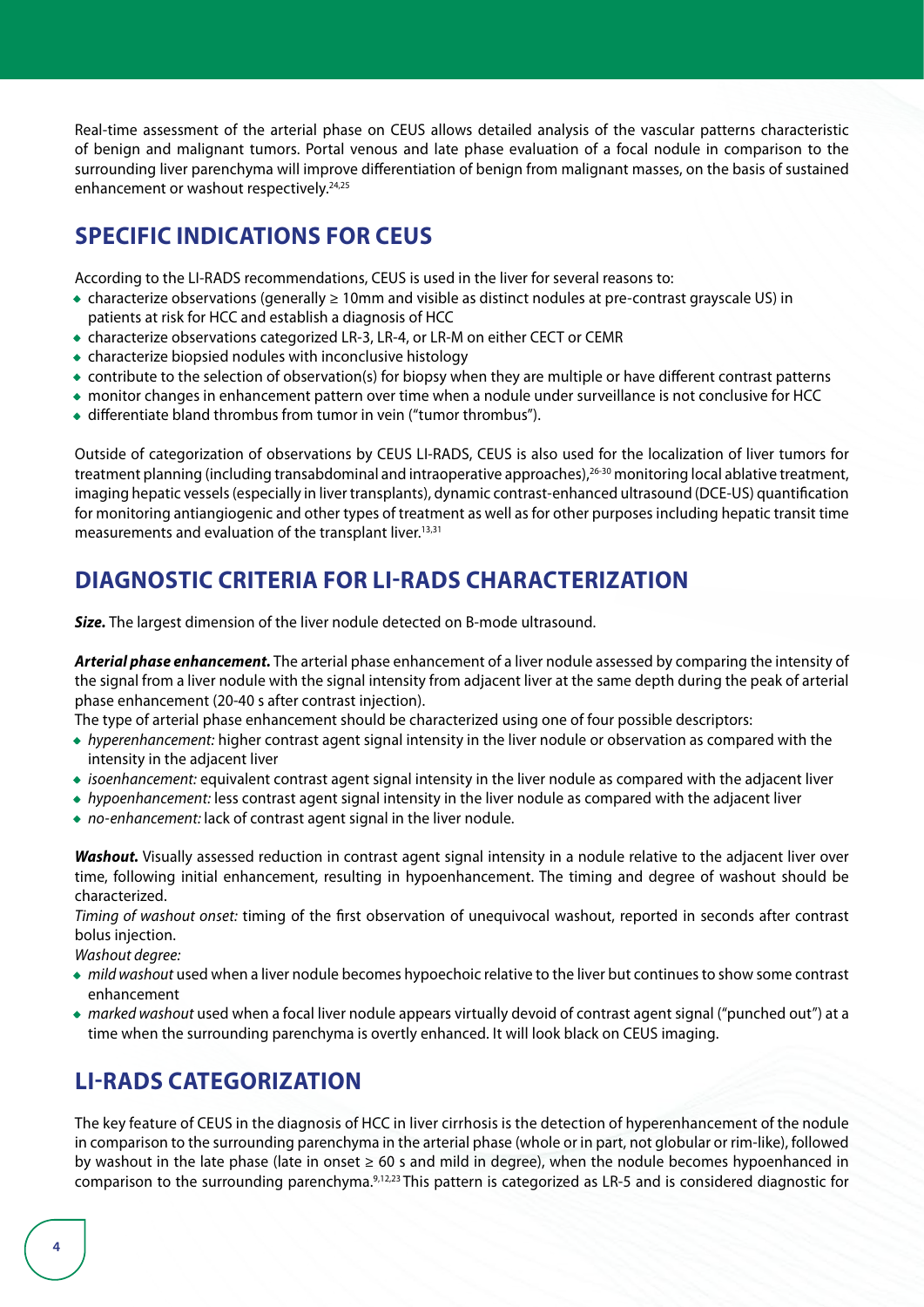HCC. LR-4 indicates a high probability of HCC, whereas LR-3 suggests an intermediate probability of HCC. Thus patients are managed according to the LR category, keeping in mind that in both cases of LR-4 and LR-3 there is a substantial probability that the lesion is actually an HCC and hence, if the diagnosis is not solved by alternative imaging modalities, histological confirmation may be considered.

**Solutions** in **CONTRAST IMAGING**

#### *CEUS LR-1 (definitely benign)*

A liver nodule categorized as LR-1 has imaging features diagnostic of a definitely benign entity. There should be 100% certainty that the observation is benign. LR-1 applies to simple cysts, classic hemangiomas, and some cases of focal fat deposition or sparing; also a previously seen observation that demonstrates definite spontaneous disappearance at follow-up may be categorized as LR-1. Observations interpreted as focal hepatic fat deposition or focal hepatic fat sparing can only be categorized as LR-1 if the CEUS features are unequivocal and/or if the diagnosis was previously confirmed at CT or MR. If there is any uncertainty in the diagnosis, it should be categorized as  $LR \geq 2$  according to the approved algorithm.

#### *CEUS LR-2 (probably benign)*

A liver observation categorized as LR-2 has imaging features that are probably benign, with a high likelihood that the nodule is benign. When in doubt it is recommended to categorize a lesion as LR-3 rather than LR-2.

Examples of LR-2 lesions include:

- distinct solid nodules < 10mm with isoenhancement in all phases
- not a distinct solid nodule of any dimension with isoenhancement in all phases
- nodules previously categorized as CEUS LR-3, and stable dimension for 2 years or longer.

#### *CEUS LR-3 (intermediate probability for HCC)*

A liver observation categorized as LR-3 demonstrates imaging features with intermediate probability for HCC. Both HCC and benign entities may be considered as intermediate probability.

Examples include:

- ≥ 10 mm distinct solid nodule with arterial phase isoenhancement without washout of any type
- any size distinct solid nodule with arterial phase hypoenhancement without washout of any type
- < 20 mm distinct solid nodule with arterial phase iso- or hypoenhancement and mild/late washout
- < 10 mm distinct solid nodule with arterial phase hyperenhancement (in whole or in part, not rim or peripheral discontinuous globular enhancement) and without washout of any type.

#### *CEUS LR-4 (probably HCC)*

A liver observation categorized as LR-4 demonstrates imaging features probably indicating HCC (nodule is probably HCC but there is not 100% certainty of malignancy):

- ≥ 20 mm distinct solid nodule with arterial phase hypo- or isoenhancement with mild and late washout
- < 10 mm distinct solid nodule with arterial phase hyperenhancement (in whole or in part, not rim or globular peripheral enhancement) with mild and late washout
- ≥ 10 mm distinct solid nodule with arterial phase hyperenhancement (in whole or in part, not rim or peripheral discontinuous globular enhancement) without washout of any type.

#### *CEUS LR-5 (definitely HCC)*

A liver observation categorized as LR-5 has imaging features indicating it is definitely HCC (100% certainty nodule is HCC). The criteria are a distinct solid nodule ≥ 10mm with arterial phase hyperenhancement (in whole or in part, not rim or peripheral discontinuous globular enhancement) with mild and late washout (Figure 2).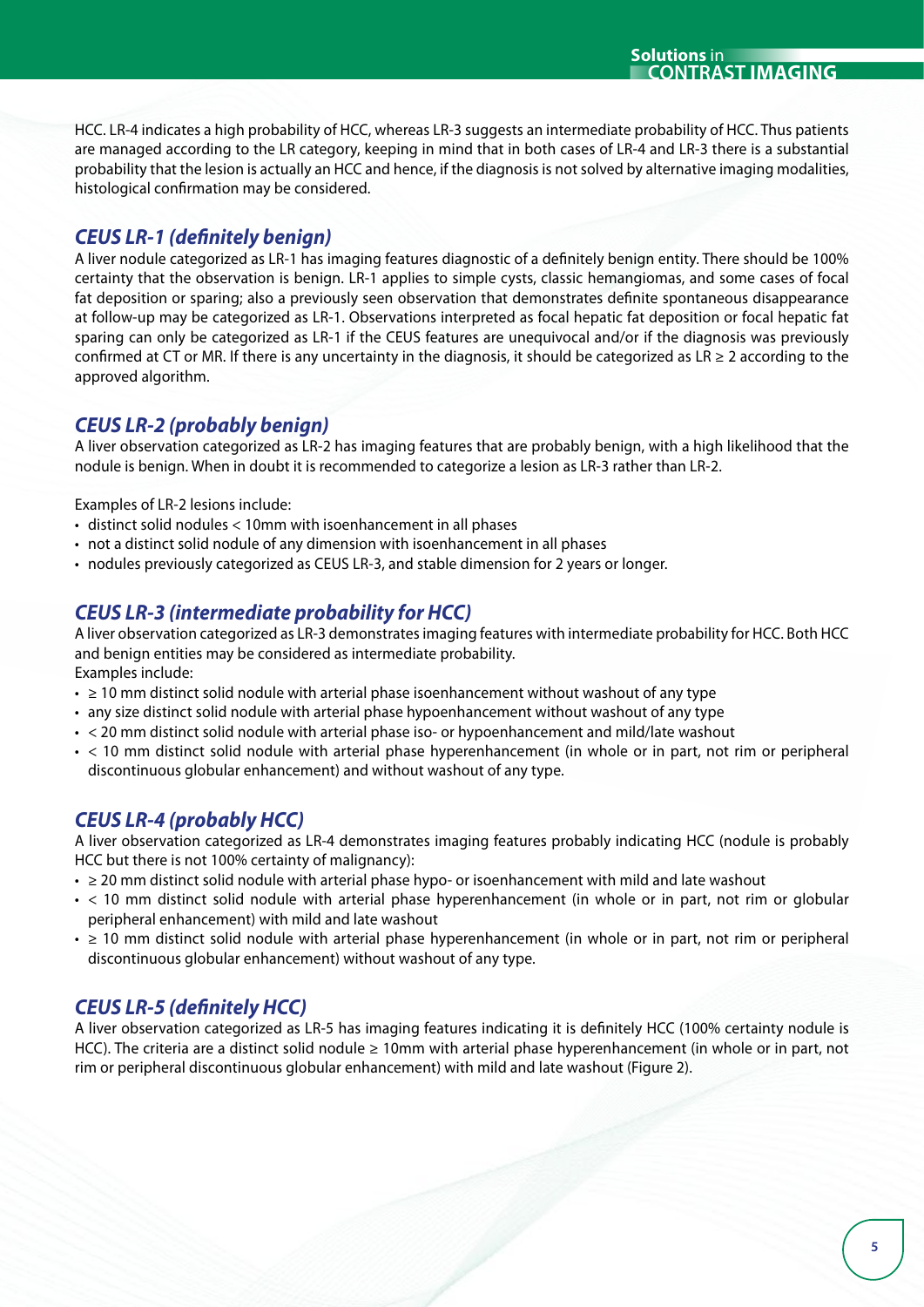**Figure 2.** Typical HCC in liver cirrhosis with hyperenhancement of the nodule (arrows) in comparison to the surrounding parenchyma in the arterial phase (a-d, 26 (a), 30 (b), 40 (c), and followed by mild washout 95 seconds after injection (d) (LR-5). Non-enhancing areas, likely reflecting necrotic zones, are also present.



#### *LR-5V (definite tumor in vein)*

Liver observations categorized as LR-5V have imaging features indicating there is definite tumor in vein (100% certainty there is tumor within the vein). The criteria are definite enhancing soft tissue in vein regardless of visualization of parenchymal mass/nodule. Late washout is often seen as well (Figure 3). Conventional B-mode features often observed in tumor in vein are disruption of portal vein walls by the tumor and mass-forming aspect of the thrombus.

Figure 3. Typical HCC in liver cirrhosis with definite tumor in vein (a) and arterial phase enhancement of the portal vein thrombosis (b, PVT) followed by washout in the late phase (c).



#### *LR-M (nodule is malignant, but not specific for HCC)*

Liver observations categorized as LR-M have malignant imaging features not specific for HCC (nodule is malignant, but not specific for HCC). The criteria are a distinct solid nodule with at least some enhancement in the arterial phase (regardless of morphological pattern or degree) with either or both of the following:

- early washout relative to the liver parenchyma within 60 seconds of contrast injection
- marked washout resulting in a "punched out" appearance.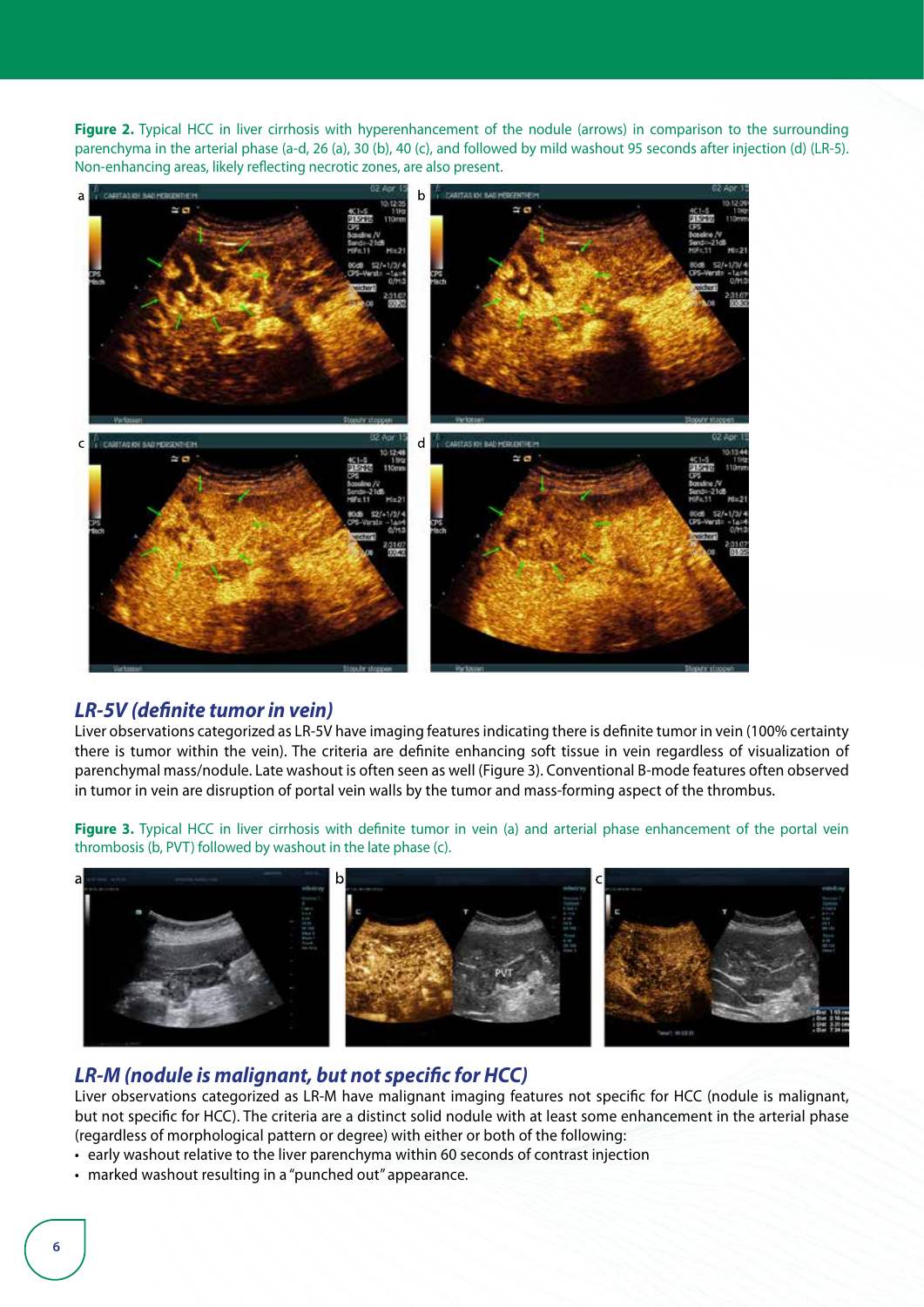LR-M is defined by variable arterial phase enhancement including diffuse hyperenhancement, diffuse hypoenhancement, and most often rim enhancement (in the case of metastases and cholangiocarcinoma). The most important characteristic, however, is the washout pattern, showing early onset at < 60 s and/or reaching marked or punched out appearance.

# **POTENTIAL PITFALLS AND CHALLENGES**

Potential pitfalls and challenges of CEUS include, amongst others, heterogeneity from cirrhosis, nodule dimension < 10 mm, subdiaphragmatic or deep location (beyond 12 cm), large body habitus, hepatic steatosis, lack of patient cooperation, interfering bowel gas and artifacts.32,33

# **CHARACTERIZATION OF NODULES OCCULT ON PRE-CONTRAST B-MODE (GRAYSCALE) ULTRASOUND**

In select cases, CEUS examiners, at their discretion, can perform CEUS to characterize nodules that are occult on precontrast grayscale ultrasound using anatomical landmarks, image fusion or repeat contrast injections. Such characterization requires substantial experience and expertise. The challenge is to keep the (small) lesion in the image plane although it is not visualized but only presumed on precontrast images, to properly pick-up the contrast washin or washout. This approach is outside the scope of the current CEUS LI-RADS v2016.

# **SUMMARY**

The application of LI-RADS terminology on the use of CEUS for the characterization of focal liver lesions in patients at risk is summarized. Further refinements of criteria and extension to other patient groups is expected in future versions of CEUS LI-RADS.

#### **Key messages**

- After the FDA approval of Lumason® for assessment of focal liver lesions the American College of Radiology (ACR) has approved and endorsed a LI-RADS classification system for hepatocellular carcinoma (HCC) in patients at risk based on contrast-enhanced ultrasound (CEUS). This classification system has been developed by an international working group of radiologists and hepatologists with high expertise in CEUS.
- With the release of the latest algorithm, LIRADS now provides standardized terminology, interpretation, and reporting of CEUS in high-risk patients.
- Each modality (CEUS, CECT, MRI) has complementary advantages as well as limitations. Further research is needed to inform the optimal integration of CEUS, CECT, and MRI for imaging these patients.
- In case of observations in high-risk patients made with screening unenhanced ultrasound, CEUS allows an immediate characterization of the lesion in the same session.
- Arterial hyperenhancement and late and mild washout are the key feature of HCC and allow a non-invasive diagnosis of this entity.
- When a diagnosis of HCC is not definitively achieved by CEUS, the algorithm stratifies lesions based on the degree of HCC or other malignancy probability.
- The time of onset and degree of wash-out are essential for the proper classification of observations. Therefore, representative images (or video sequences) should be recorded from all relevant enhancement phases.